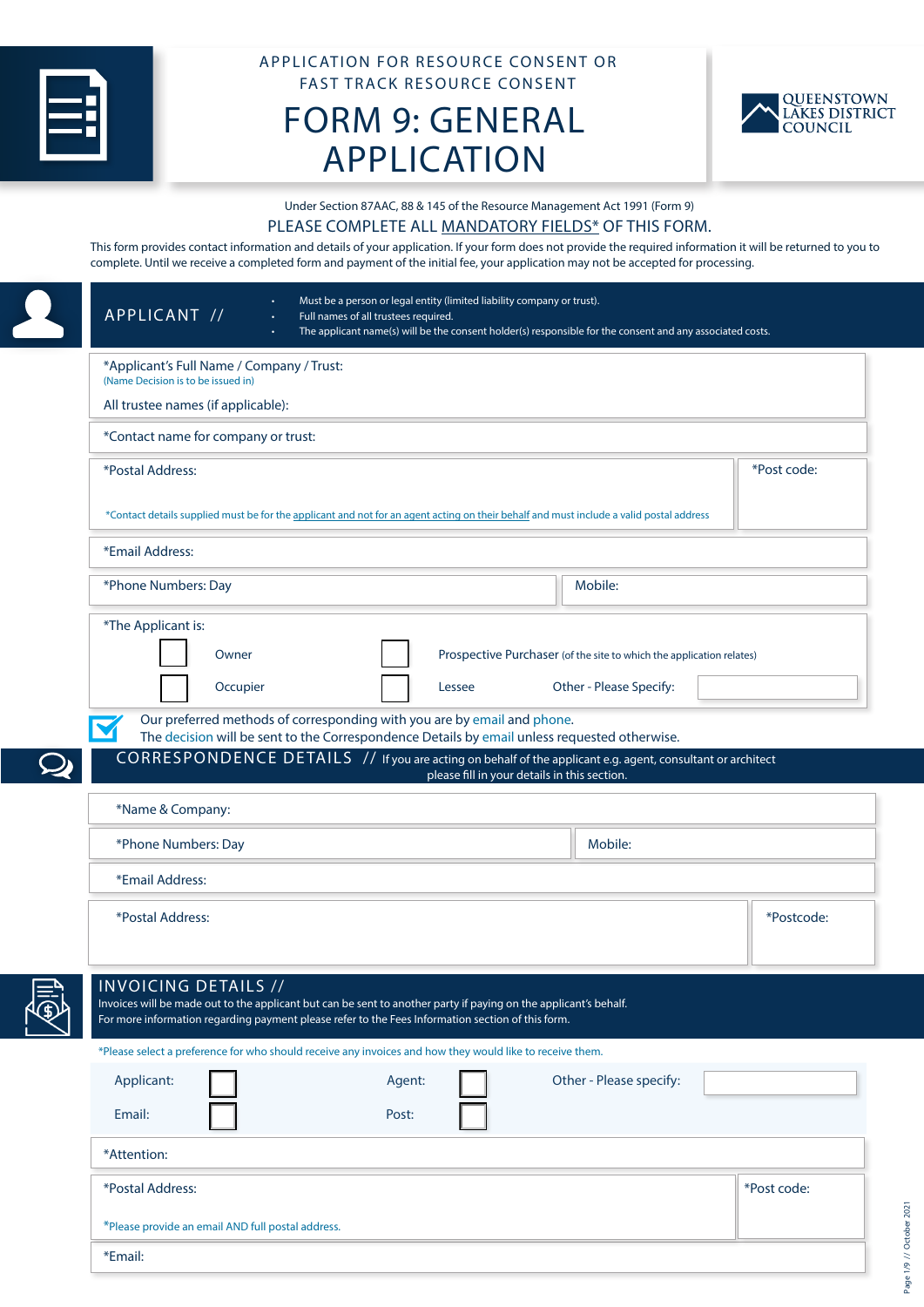

| <b>Owner Name:</b>                                                                                                                |
|-----------------------------------------------------------------------------------------------------------------------------------|
| <b>Owner Address:</b>                                                                                                             |
| If the property has recently changed ownership please indicate on what date (approximately) AND the names of the previous owners: |
| Date:                                                                                                                             |
| Names:                                                                                                                            |



## DEVELOPMENT CONTRIBUTIONS INVOICING DETAILS //

If it is assessed that your consent requires development contributions any invoices and correspondence relating to these will be sent via email. Invoices will be sent to the email address provided above unless an alternative address is provided below. Invoices will be made out to the applicant/owner but can be sent to another party if paying on the applicant's behalf.

| *Please select a preference for who should receive any invoices. |            |  |                        |  |  |  |
|------------------------------------------------------------------|------------|--|------------------------|--|--|--|
| Details are the same as for invoicing                            |            |  |                        |  |  |  |
| Applicant:                                                       | Landowner: |  | Other, please specify: |  |  |  |
| *Attention:                                                      |            |  |                        |  |  |  |
| *Email:                                                          |            |  |                        |  |  |  |

[Click here for further information and our estimate request form](https://www.qldc.govt.nz/planning/development-contributions/)

| *Legal Description: Can be found on the Computer Freehold Register or Rates Notice – e.g Lot x DPxxx (or valuation number) |
|----------------------------------------------------------------------------------------------------------------------------|
|                                                                                                                            |
|                                                                                                                            |
|                                                                                                                            |
|                                                                                                                            |
|                                                                                                                            |



SITE VISIT REQUIREMENTS // SITE VISIT REQUIREMENTS // Should a Council officer need to undertake a site visit please answer the questions below

| Is there a gate or security system restricting access by council?                                                                      | <b>YES</b> |                                  |  |
|----------------------------------------------------------------------------------------------------------------------------------------|------------|----------------------------------|--|
| Is there a dog on the property?                                                                                                        | YES        | $\blacksquare$ NO $\blacksquare$ |  |
| Are there any other hazards or entry restrictions that council staff need to be aware of?<br>If 'yes' please provide information below | <b>YES</b> | I NO I                           |  |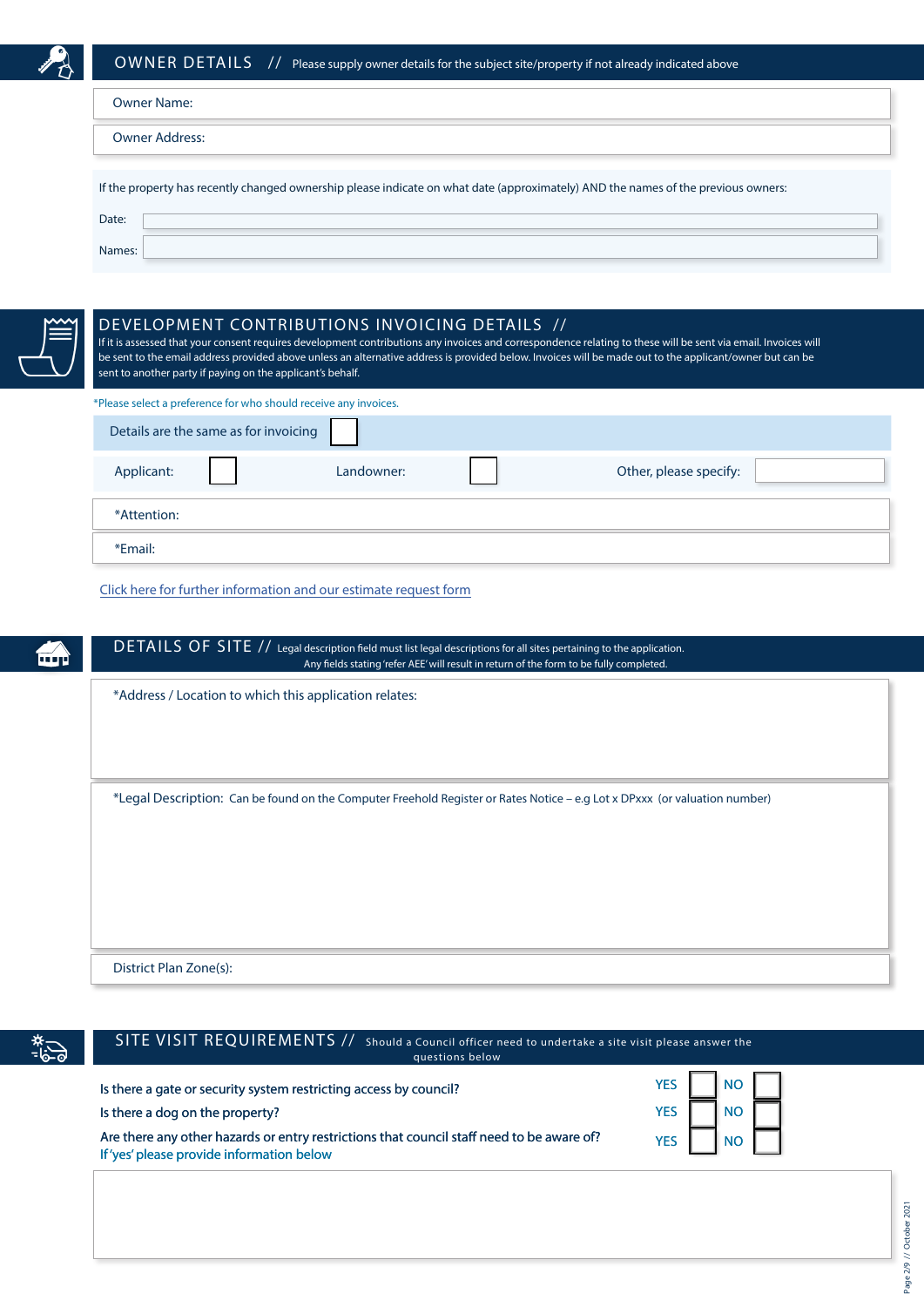|   | PRE-APPLICATION MEETING OR URBAN DESIGN PANEL                                                                                                                                                                                                                                                                                                                                                                                                                                                                                                                                                                                                                                                        |                          |
|---|------------------------------------------------------------------------------------------------------------------------------------------------------------------------------------------------------------------------------------------------------------------------------------------------------------------------------------------------------------------------------------------------------------------------------------------------------------------------------------------------------------------------------------------------------------------------------------------------------------------------------------------------------------------------------------------------------|--------------------------|
|   | Have you had a pre-application meeting with QLDC or attended the urban design panel regarding this proposal?<br>Copy of minutes attached<br>Yes<br>No<br>If 'yes', provide the reference number and/or name of staff member involved:                                                                                                                                                                                                                                                                                                                                                                                                                                                                |                          |
| 罠 | CONSENT(S) APPLIED FOR // * Identify all consents sought                                                                                                                                                                                                                                                                                                                                                                                                                                                                                                                                                                                                                                             |                          |
|   | Land use consent<br>Subdivision consent                                                                                                                                                                                                                                                                                                                                                                                                                                                                                                                                                                                                                                                              |                          |
|   | Certificate of compliance<br>Change/cancellation of consent or consent notice conditions                                                                                                                                                                                                                                                                                                                                                                                                                                                                                                                                                                                                             |                          |
|   | <b>Existing use certificate</b><br>Extension of lapse period of consent (time extension) s125                                                                                                                                                                                                                                                                                                                                                                                                                                                                                                                                                                                                        |                          |
|   | <b>QUALIFIED FAST-TRACK APPLICATION UNDER SECTION 87AAC</b>                                                                                                                                                                                                                                                                                                                                                                                                                                                                                                                                                                                                                                          |                          |
|   | <b>Controlled Activity</b><br><b>Deemed Permitted Boundary Activity</b>                                                                                                                                                                                                                                                                                                                                                                                                                                                                                                                                                                                                                              |                          |
|   | If your consent qualifies as a fast-track application under section 87AAC, tick here to opt out of the fast track process                                                                                                                                                                                                                                                                                                                                                                                                                                                                                                                                                                            |                          |
|   | BRIEF DESCRIPTION OF THE PROPOSAL //<br>* Please complete this section, any form stating 'refer AEE' will<br>be returned to be completed with a description of the proposal                                                                                                                                                                                                                                                                                                                                                                                                                                                                                                                          |                          |
|   | *Consent is sought to:                                                                                                                                                                                                                                                                                                                                                                                                                                                                                                                                                                                                                                                                               |                          |
|   | <b>APPLICATION NOTIFICATION</b>                                                                                                                                                                                                                                                                                                                                                                                                                                                                                                                                                                                                                                                                      |                          |
|   | Are you requesting public notification for the application?<br><b>No</b><br>Yes<br>Please note there is an additional fee payable for notification. Please refer to Fees schedule                                                                                                                                                                                                                                                                                                                                                                                                                                                                                                                    |                          |
|   | <b>OTHER CONSENTS</b>                                                                                                                                                                                                                                                                                                                                                                                                                                                                                                                                                                                                                                                                                |                          |
|   | Is consent required under a National Environmental Standard (NES)?                                                                                                                                                                                                                                                                                                                                                                                                                                                                                                                                                                                                                                   |                          |
|   | NES for Assessing and Managing Contaminants in Soil to Protect Human Health 2012<br>An applicant is required to address the NES in regard to past use of the land which could contaminate soil<br>to a level that poses a risk to human health. Information regarding the NES is available on the website<br>https://environment.govt.nz/publications/national-environmental-standard-for-assessing-and-managing-contaminants-in-<br>soil-to-protect-human-health-information-for-landowners-and-developers/<br>You can address the NES in your application AEE OR by selecting ONE of the following:<br>This application does not involve subdivision (excluding production land), change of use or |                          |
|   | removal of (part of) a fuel storage system. Any earthworks will meet section 8(3) of the NES<br>(including volume not exceeding 25m <sup>3</sup> per 500m <sup>2</sup> ). Therefore the NES does not apply.<br>I have undertaken a comprehensive review of District and Regional Council records and I<br>have found no record suggesting an activity on the HAIL has taken place on the piece of land<br>which is subject to this application.<br>NOTE: depending on the scale and nature of your proposal you may be required to provide<br>details of the records reviewed and the details found.                                                                                                 | Page 3/9 // October 2021 |
|   |                                                                                                                                                                                                                                                                                                                                                                                                                                                                                                                                                                                                                                                                                                      |                          |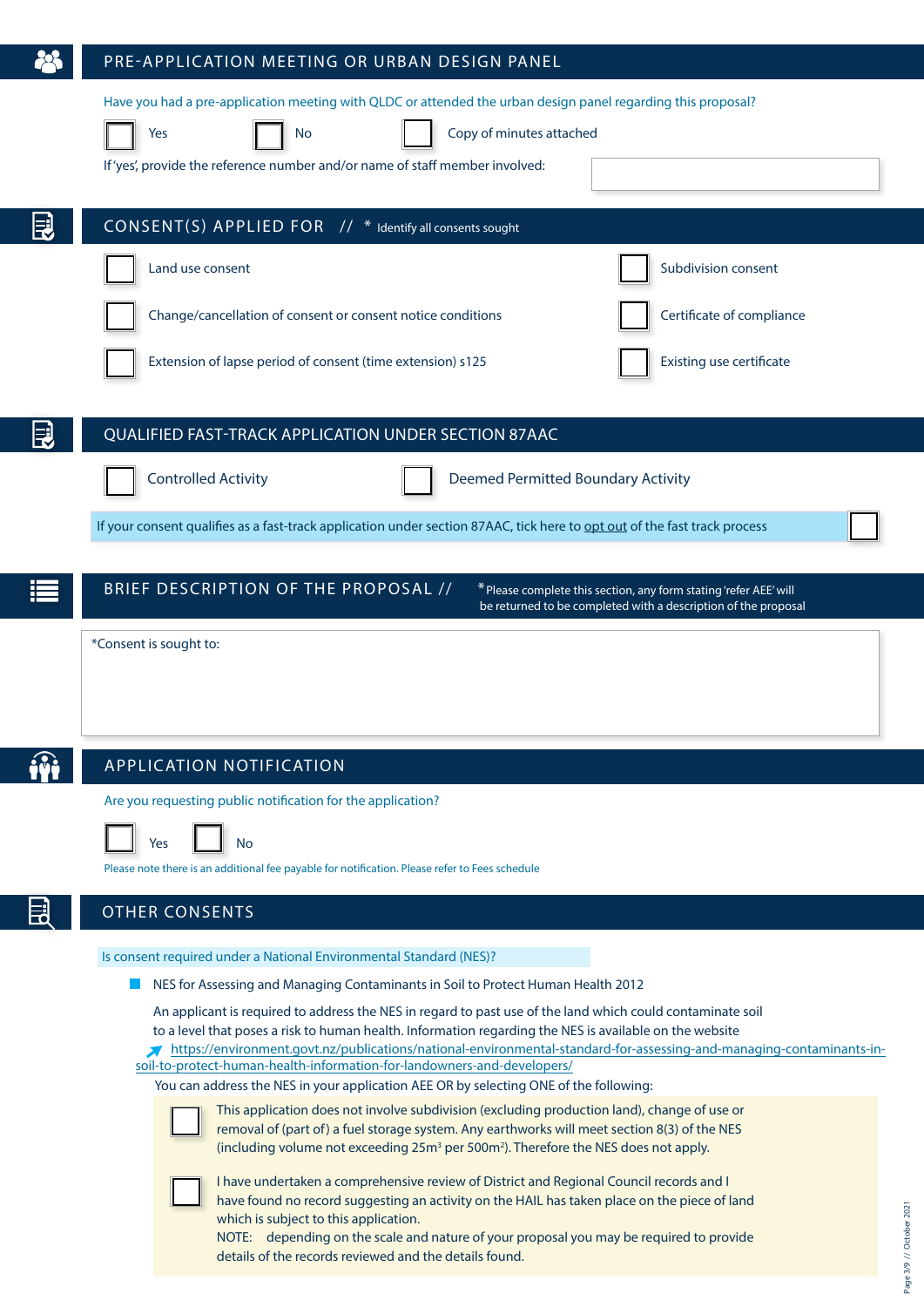# OTHER CONSENTS // CONTINUED





We prefer to receive applications electronically – please see Appendix 5 – [Naming of Documents Guide](#page-8-0) for how documents should be named. Please ensure documents are scanned at a minimum resolution of 300 dpi. Each document should be no greater than 10mb

Address the relevant provisions of the District Plan and affected parties including who has

or has not provided written approval. See [Appendix 1](#page-6-0) for more detail.

## PRIVACY INFORMATION

The information you have provided on this form is required so that your application can be processed under the Resource Management Act 1991 and may also be used in statistics collected and provided to the Ministry for the Environment and Queenstown Lakes District Council. The information will be stored on a public register and may be made available to the public on request or on the company's or the Council's websites.

# FEES INFORMATION

Section 36 of the Resource Management Act 1991 deals with administrative charges and allows a local authority to levy charges that relate to, but are not limited to, carrying out its functions in relation to receiving, processing and granting of resource consents (including certificates of compliance and existing use certificates).

Invoiced sums are payable by the 20th of the month after the work was undertaken. If unpaid, the processing of an application, provision of a service, or performance of a function will be suspended until the sum is paid. You may also be required to make an additional payment, or bring the account up to date, prior to milestones such as notification, setting a hearing date or releasing the decision. In particular, all charges related to processing of a resource consent application are payable prior to issuing of the decision. Payment is due on the 20th of the month or prior to the issue date – whichever is earlier.

Page 4/9 // October 2021

Page 4/9 // October 202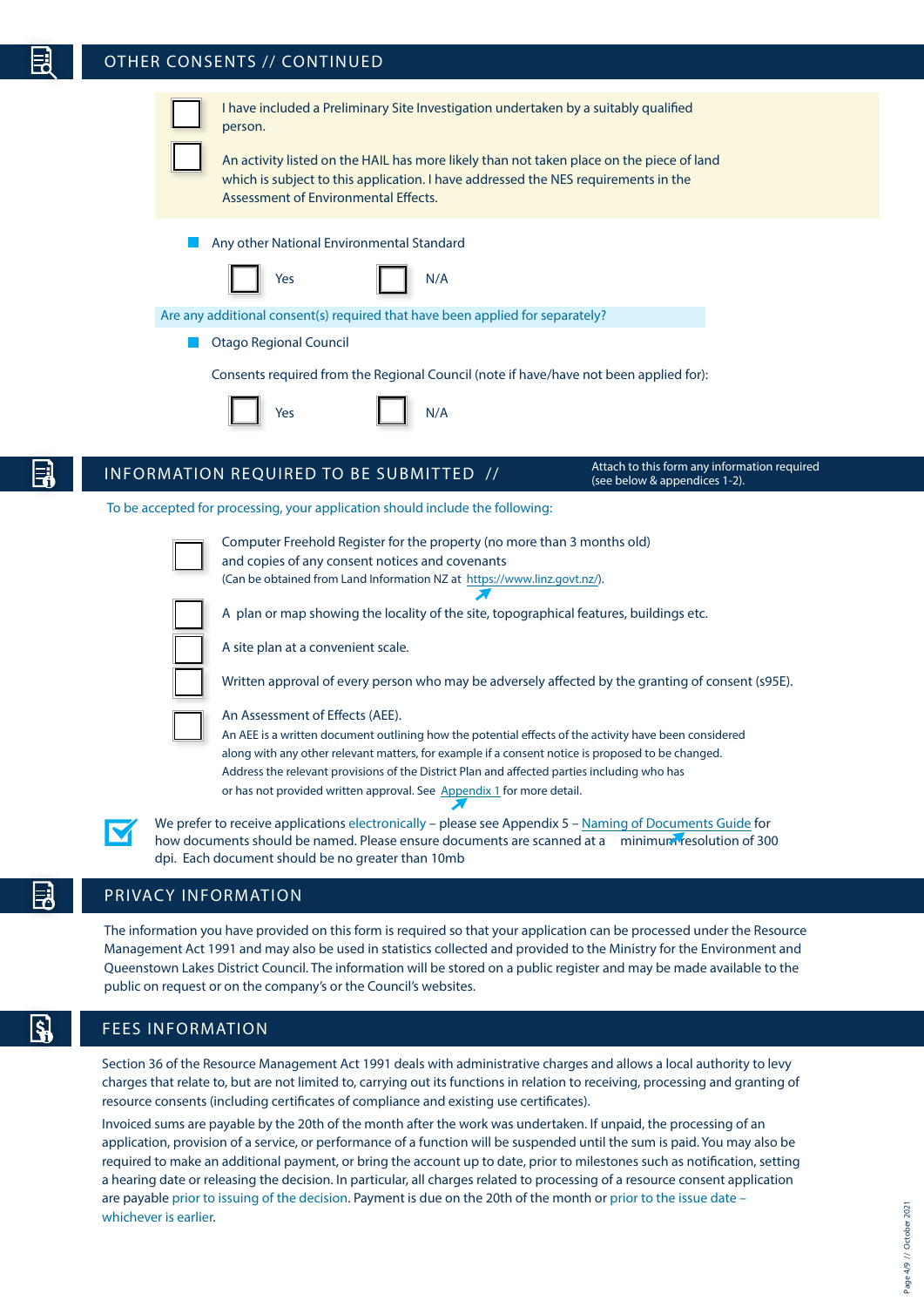$\mathsf{\$}$ 

# FEES INFORMATION // CONTINUED

If your application is notified or requires a hearing you will be requested to pay a notification deposit and/or a hearing deposit. An applicant may not offset any invoiced processing charges against such payments.

Section 357B of the Resource Management Act provides a right of objection in respect of additional charges. An objection must be in writing and must be lodged within 15 working days of notification of the decision.

LIABILITY FOR PAYMENT – Please note that by signing and lodging this application form you are acknowledging that the details in the invoicing section are responsible for payment of invoices and in addition will be liable to pay all costs and expenses of debt recovery and/or legal costs incurred by QLDC related to the enforcement of any debt.

MONITORING FEES – Please also note that if this application is approved you will be required to meet the costs of monitoring any conditions applying to the consent, pursuant to Section 35 of the Resource Management Act 1991.

DEVELOPMENT CONTRIBUTIONS – Your development, if granted, may also incur development contributions under the Local Government Act 2002. You will be liable for payment of any such contributions.

A list of Consent Charges is available on the on the Resource Consent Application Forms section of the QLDC website. If you are unsure of the amount to pay, please call 03 441 0499 and ask to speak to our duty planner.

Please ensure to reference any banking payments correctly. Incorrectly referenced payments may cause delays to the processing of your application whilst payment is identified.

If the initial fee charged is insufficient to cover the actual and reasonable costs of work undertaken on the application you will be required to pay any additional amounts and will be invoiced monthly as work on the application continues. Please note that if the Applicant has outstanding fees owing to Council in respect of other applications, Council may choose to apply the initial fee to any outstanding balances in which case the initial fee for processing this application may be deemed not to have been paid.

## PAYMENT // An initial fee must be paid prior to or at the time of the application and proof of payment submitted.

Please reference your payments as follows:

Applications yet to be submitted: RM followed by first 5 letters of applicant name e.g RMJONES

Applications already submitted: Please use the RM# reference that has been assigned to your application, this will have been emailed to yourself or your agent.

Please note processing will not begin until payment is received (or identified if incorrectly referenced).

| I confirm payment by:                                                                                                         |  | Bank transfer to account 02 0948 0002000 00(If paying from overseas swiftcode is - BKNZNZ22)                                                      |  |  |
|-------------------------------------------------------------------------------------------------------------------------------|--|---------------------------------------------------------------------------------------------------------------------------------------------------|--|--|
|                                                                                                                               |  | Invoice for initial fee requested and payment to follow                                                                                           |  |  |
|                                                                                                                               |  | Manual Payment (can only be accepted once application has been lodged and<br>acknowledgement email received with your unique RM reference number) |  |  |
| *Reference                                                                                                                    |  |                                                                                                                                                   |  |  |
| *Amount Paid:<br>Landuse and Subdivision Resource Consent fees - please select from drop down list below<br>Please select     |  |                                                                                                                                                   |  |  |
| (For required initial fees refer to website for Resource Consent Charges or spoke to the Duty Planner by phoning 03 441 0499) |  |                                                                                                                                                   |  |  |
| *Date of Payment                                                                                                              |  |                                                                                                                                                   |  |  |
| Invoices are available on request                                                                                             |  |                                                                                                                                                   |  |  |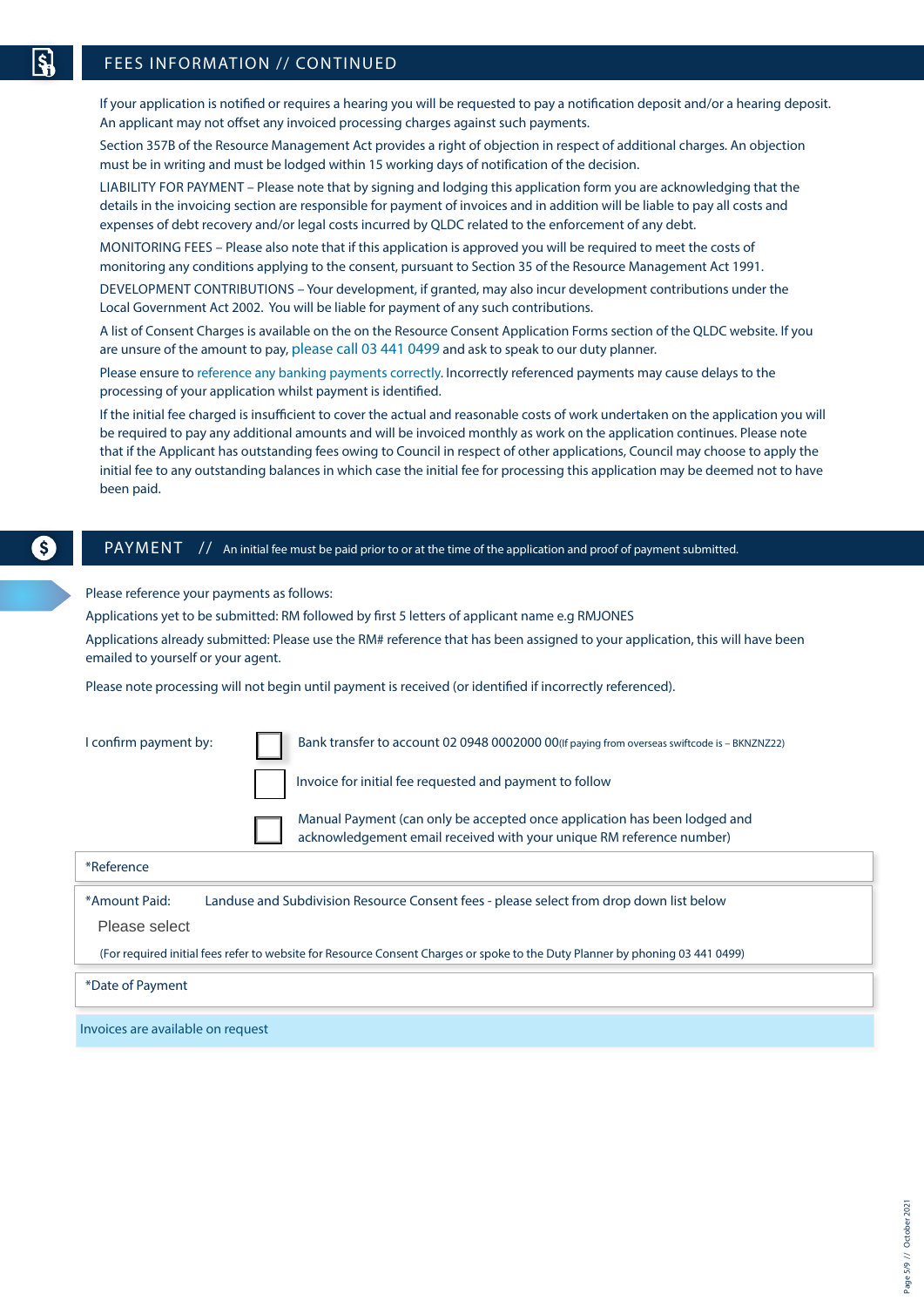# APPLICATION & DECLARATION

The Council relies on the information contained in this application being complete and accurate. The Applicant must take all reasonable steps to ensure that it is complete and accurate and accepts responsibility for information in this application being so. If lodging this application as the Applicant:

> I/we hereby represent and warrant that I am/we are aware of all of my/our obligations arising under this application including, in particular but without limitation, my/our obligation to pay all fees and administrative charges (including debt recovery and legal expenses) payable under this application as referred to within the Fees Information section.

OR:

#### If lodging this application as agent of the Applicant:

I/we hereby represent and warrant that I am/we are authorised to act as agent of the Applicant in respect of the completion and lodging of this application and that the Applicant / Agent whose details are in the invoicing section is aware of all of his/her/its obligations arising under this application including, in particular but without limitation, his/her/its obligation to pay all fees and administrative charges (including debt recovery and legal expenses) payable under this application as referred to within the Fees Information section.

PLEASE TICK

I hereby apply for the resource consent(s) for the Proposal described above and I certify that, to the best of my knowledge and belief, the information given in this application is complete and accurate.

Signed (by or as authorised agent of the Applicant) \*\* Full name of person lodging this form

Firm/Company Dated

\*\*If this form is being completed on-line you will not be able, or required, to sign this form and the on-line lodgement will be treated as confirmation of your acknowledgement and acceptance of the above responsibilities and liabilities and that you have made the above representations, warranties and certification.







Queenstown Lakes District Council Private Bag 50072, Queenstown 9348 Gorge Road, Queenstown 9300

P: 03 441 0499 E: resourceconsent@qldc.govt.nz www.qldc.govt.nz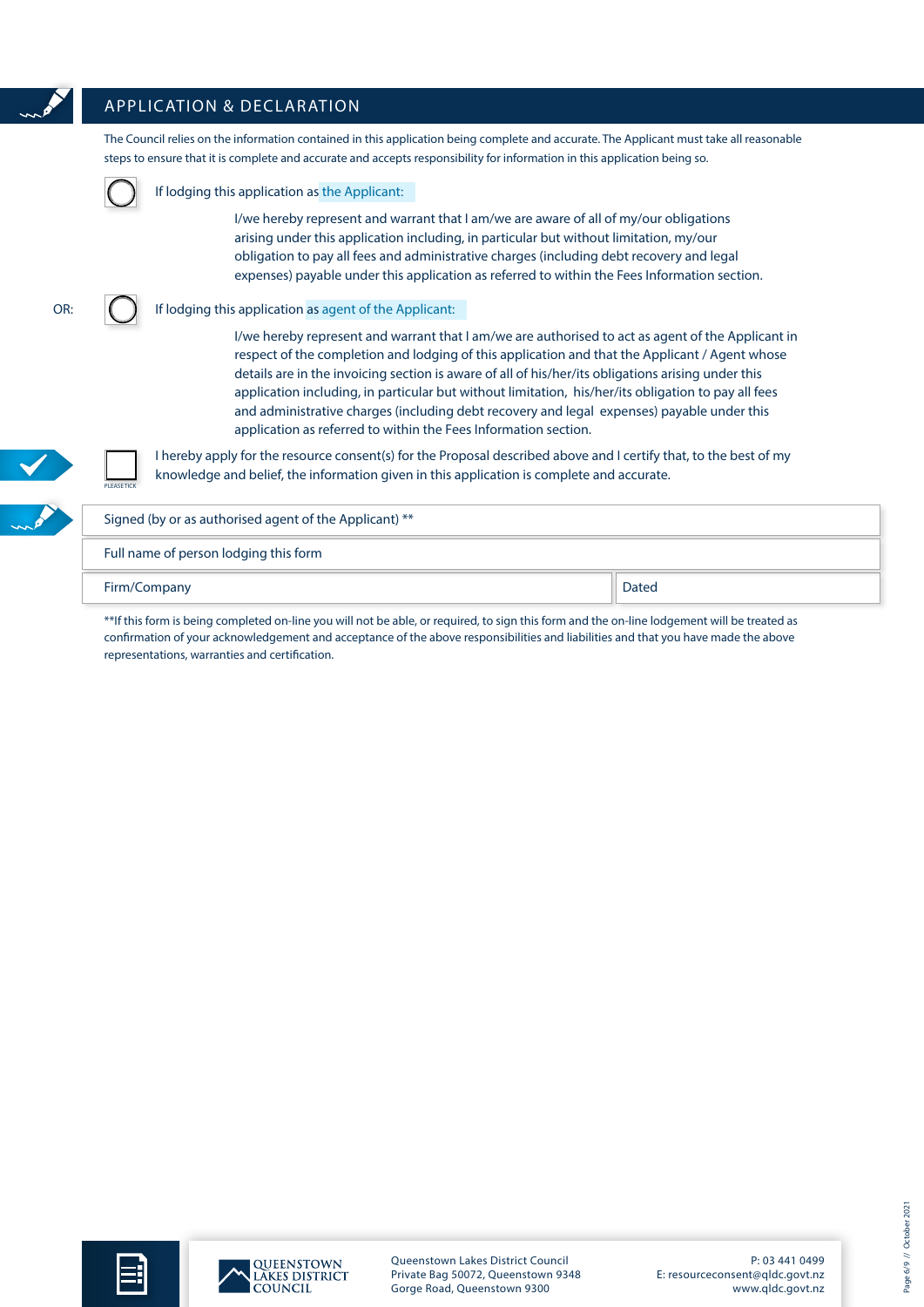<span id="page-6-0"></span>Section 2 of the District Plan provides additional information on the information that should be submitted with a land use or subdivision consent.

The RMA (Fourth Schedule to the Act) requires the following:

#### 1 INFORMATION MUST BE SPECIFIED IN SUFFICIENT DETAIL

• Any information required by this schedule, including an assessment under clause 2(1)(f) or (g), must be specified in sufficient detail to satisfy the purpose for which it is required.

#### 2 INFORMATION REQUIRED IN ALL APPLICATIONS

• (1) An application for a resource consent for an activity (the activity) must include the following:

| (a) a description of the activity:                                                                                                       |                                         |  |  |  |  |
|------------------------------------------------------------------------------------------------------------------------------------------|-----------------------------------------|--|--|--|--|
| (b) a description of the site at which the activity is to occur:                                                                         |                                         |  |  |  |  |
| (c) the full name and address of each owner or occupier of the site:                                                                     | Information<br>provided                 |  |  |  |  |
| (d) a description of any other activities that are part of the proposal to<br>which the application relates:                             | within the<br>Form above                |  |  |  |  |
| (e) a description of any other resource consents required for the proposal<br>to which the application relates:                          |                                         |  |  |  |  |
| (f) an assessment of the activity against the matters set out in Part 2:                                                                 |                                         |  |  |  |  |
| (g) an assessment of the activity against any relevant provisions of a<br>document referred to in section 104(1)(b).                     |                                         |  |  |  |  |
| (2) The assessment under subclause $(1)(q)$ must include an assessment of the activity against—                                          |                                         |  |  |  |  |
| (a) any relevant objectives, policies, or rules in a document; and                                                                       |                                         |  |  |  |  |
| (b) any relevant requirements, conditions, or permissions in any<br>rules in a document; and                                             | Include in<br>an attached<br>Assessment |  |  |  |  |
| (c) any other relevant requirements in a document (for example,<br>in a national environmental standard or other regulations).           | of Effects<br>(see Clauses              |  |  |  |  |
| (3) An application must also include an assessment of the activity's effects on the environment that-                                    |                                         |  |  |  |  |
| (a) includes the information required by clause 6; and                                                                                   |                                         |  |  |  |  |
| (b) addresses the matters specified in clause 7; and                                                                                     |                                         |  |  |  |  |
| (c) includes such detail as corresponds with the scale and significance<br>of the effects that the activity may have on the environment. |                                         |  |  |  |  |
|                                                                                                                                          |                                         |  |  |  |  |

#### ADDITIONAL INFORMATION REQUIRED IN SOME APPLICATIONS

- An application must also include any of the following that apply:
	- (a) if any permitted activity is part of the proposal to which the application relates, a description of the permitted activity that demonstrates that it complies with the requirements, conditions, and permissions for the permitted activity (so that a resource consent is not required for that activity under section 87A(1)):
	- (b) if the application is affected by section 124 or 165ZH(1)(c) (which relate to existing resource consents), an assessment of the value of the investment of the existing consent holder (for the purposes of section 104(2A)):



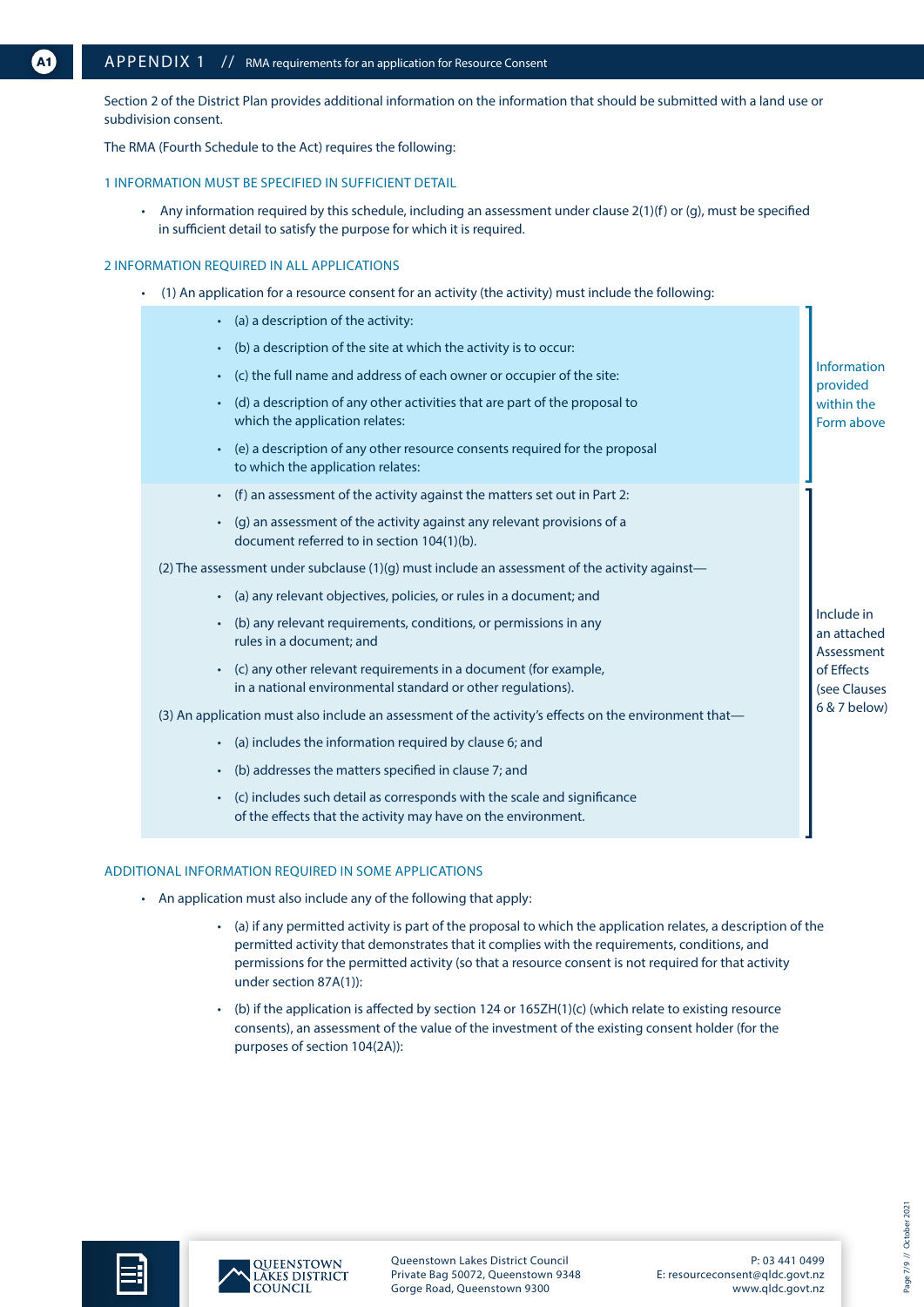#### ASSESSMENT OF ENVIRONMENTAL EFFECTS

Clause 6: Information required in assessment of environmental effects

- (1) An assessment of the activity's effects on the environment must include the following information:
	- (a) if it is likely that the activity will result in any significant adverse effect on the environment, a description of any possible alternative locations or methods for undertaking the activity:
	- (b) an assessment of the actual or potential effect on the environment of the activity:
	- (c) if the activity includes the use of hazardous substances and installations, an assessment of any risks to the environment that are likely to arise from such use:
	- (d) if the activity includes the discharge of any contaminant, a description of—
		- (i) the nature of the discharge and the sensitivity of the receiving environment to adverse effects; and
		- (ii) any possible alternative methods of discharge, including discharge into any other receiving environment:
	- (e) a description of the mitigation measures (including safeguards and contingency plans where relevant) to be undertaken to help prevent or reduce the actual or potential effect:
	- (f) identification of the persons affected by the activity, any consultation undertaken, and any response to the views of any person consulted:
	- (g) if the scale and significance of the activity's effects are such that monitoring is required, a description of how and by whom the effects will be monitored if the activity is approved:
	- (h) if the activity will, or is likely to, have adverse effects that are more than minor on the exercise of a protected customary right, a description of possible alternative locations or methods for the exercise of the activity (unless written approval for the activity is given by the protected customary rights group).

(2) A requirement to include information in the assessment of environmental effects is subject to the provisions of any policy statement or plan.

(3) To avoid doubt, subclause (1)(f) obliges an applicant to report as to the persons identified as being affected by the proposal, but does not—

- (a) oblige the applicant to consult any person; or
- (b) create any ground for expecting that the applicant will consult any person.

CLAUSE 7: MATTERS THAT MUST BE ADDRESSED BY ASSESSMENT OF ENVIRONMENTAL EFFECTS

- (1) An assessment of the activity's effects on the environment must address the following matters:
	- (a) any effect on those in the neighbourhood and, where relevant, the wider community, including any social, economic, or cultural effects:
	- (b) any physical effect on the locality, including any landscape and visual effects:
	- (c) any effect on ecosystems, including effects on plants or animals and any physical disturbance of habitats in the vicinity:
	- (d) any effect on natural and physical resources having aesthetic, recreational, scientific, historical, spiritual, or cultural value, or other special value, for present or future generations:
	- (e) any discharge of contaminants into the environment, including any unreasonable emission of noise, and options for the treatment and disposal of contaminants:
	- (f) any risk to the neighbourhood, the wider community, or the environment through natural hazards or the use of hazardous substances or hazardous installations.

(2) The requirement to address a matter in the assessment of environmental effects is subject to the provisions of any policy statement or plan.